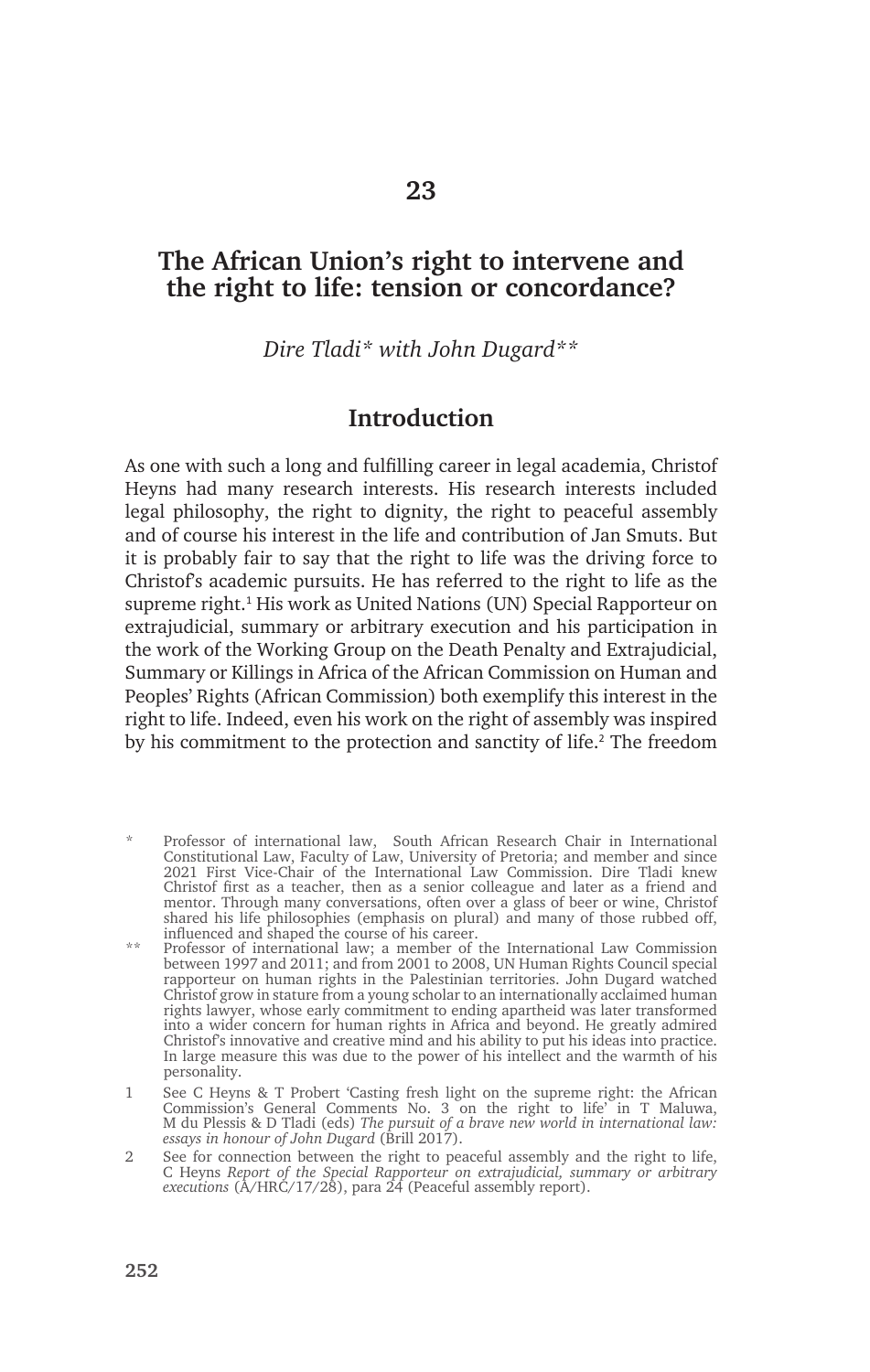from violence project at the University of Pretoria was Christof's way of bringing all these different strands of the security of the human being together and can be seen as the culmination of Christof's pursuit of the promotion of the 'supreme right'.

The right to life is ubiquitous in international law. It is contained in all the important human rights treaties<sup>3</sup> and is generally regarded as forming part of customary international law. In the African context, article 4 of the African Charter on Human and Peoples' Rights (African Charter) provides that everyone 'shall be entitled to respect for his life'. While the right to life has not been included in the various lists of peremptory norms of general international law produced by the International Law Commission (ILC), it is difficult to argue against the right to life, or at least the prohibition of the arbitrary deprivation of life, as being part of *jus cogens*. According to the Fourth Report of the Special Rapporteur on peremptory norms, the right not to be arbitrarily deprived of life is accepted and recognised as a peremptory norm of general international law.<sup>4</sup> Christof himself has described the prohibition of arbitrary deprivation of life as well established 'in the rules of *jus cogens'*. 5

At the same time, many of the other rules of international law that are accepted as *jus cogens* can be described as rules designed to promote freedom from violence which generally implicate the right to life. These include the prohibition of crimes against humanity, the prohibition of genocide and the prohibition of grave breaches, or more broadly war crimes.<sup>6</sup> The prohibition on the use of force, which is also *jus cogens*, is different from other rules of *jus cogens* since, unlike other generally recognised *jus cogens* norm, it is not directed at the protection of the rights and dignity of the human being but rather on the right of states. Yet, it also has an impact on life. Although directed at another state, the use of force as understood in *jus ad bellum* leads to the loss of life.<sup>7</sup>

Against this background, the topic of this chapter sits at the intersection of the right to life and *jus ad bellum* within the framework of African international law. The right of the African Union to intervene in its member states under the AU Constitutive Act implicates the law on

<sup>3</sup> The 1966 International Covenant on Civil and Political Rights (art 6); 1948 Universal Declaration of Human Rights (art 3); 1950 European Convention on Human Rights (art 2); 2004 Arab Charter on Human Rights (art 5).

<sup>4</sup> D Tladi *Fourth Report of the Special Rapporteur on peremptory norms of general international law* (Jus Cogens) (A/CN.4/727), at paras 128-130 (Fourth Report).

<sup>5</sup> See C Heyns & T Probert 'Securing the right to life: a cornerstone of the human rights system' *EJIL Talk* 11 May 2016.

<sup>6</sup> On some norms of international law generally accepted as constituting jus cogens, see J Dugard, M du Plessis, T Maluwa & D Tladi *Dugard's international law: a South African perspective* (Juta 2018) at 50.

<sup>7</sup> See C Heyns *Report of the Special Rapporteur on extrajudicial, summary or arbitrary executions* (A/HRC/23/47), para 57.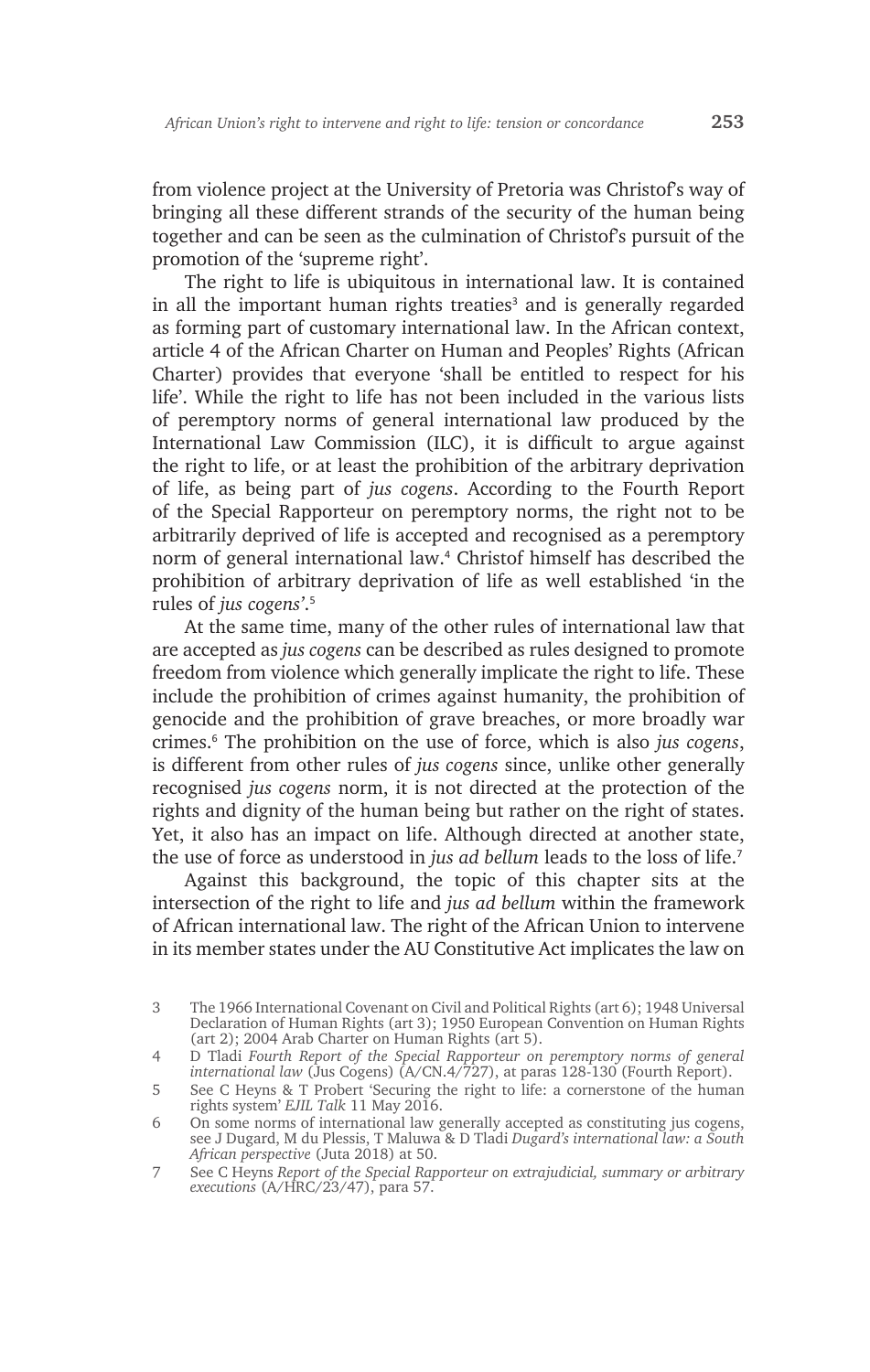the use of force, *jus ad bellum*, while article 4 of the Charter implicates the right to life. While Christof himself had not (or perhaps had not yet) focused his work on *jus ad bellum*, 8 the topic of this chapter addresses an area that Christof may have found interesting because of its implication for the right to life. In the next section, the chapter provides a broad account of the right to life in international law, in particular under the African system. The chapter then directs itself to the right of the Union to intervene, and explore, in particular, its connections to the right to life.

## **The right to life in African international law**

#### *General*

The right to life is provided for in all the major international human rights instruments. It is enumerated as the first right in the International Covenant on Civil and Political Rights (ICCPR).<sup>9</sup> The ICCPR provides that '[e]very human being has the inherent right to life' and that '[n] o one shall be arbitrarily deprived of his life.' Similarly, the Universal Declaration on Human Rights provides that '[e]veryone has the right to life'.10 Synthesising these two instruments, Christof, as Special Rapporteur on extrajudicial, summary or arbitrary executions, expressed the view that what was essential was the 'inherent' nature of the right to life (a word which appears in the ICCPR), noting that it 'underscores the fundamental importance of this right'.11 In his view, the right to life requires not only that the state protects individuals from deprivation of life from other members of society but that, in addition, the agents of the state also respect the right.12 Christof then emphasises that what is prohibited under these instruments is '"arbitrary" deprivation of life' and that the deprivation of life that is 'non-arbitrary' is not covered by the ICCPR<sup>13</sup>

The notion of arbitrary deprivation thus provides the threshold for what is permissible taking of life and what falls foul of the rules of international human rights law. In describing arbitrariness, the Human Rights Committee has noted that 'any substantive deprivation of life must be "prescribed by law," and must be defined with sufficient precision'.14 The notion of prescribed by law itself is understood as

- 10 Universal Declaration art 3.
- 11 See Peaceful assembly report (n 2) para 44.

<sup>8</sup> For a notable exception, see Heyns (n 7) para 57.

<sup>9</sup> ICCPR art 6.

<sup>12</sup> As above.

<sup>13</sup> As above.

<sup>14</sup> Human Rights Committee General Comment 36 (Article 6: The Right to Life) (CCPR/C/GC/36), para 19.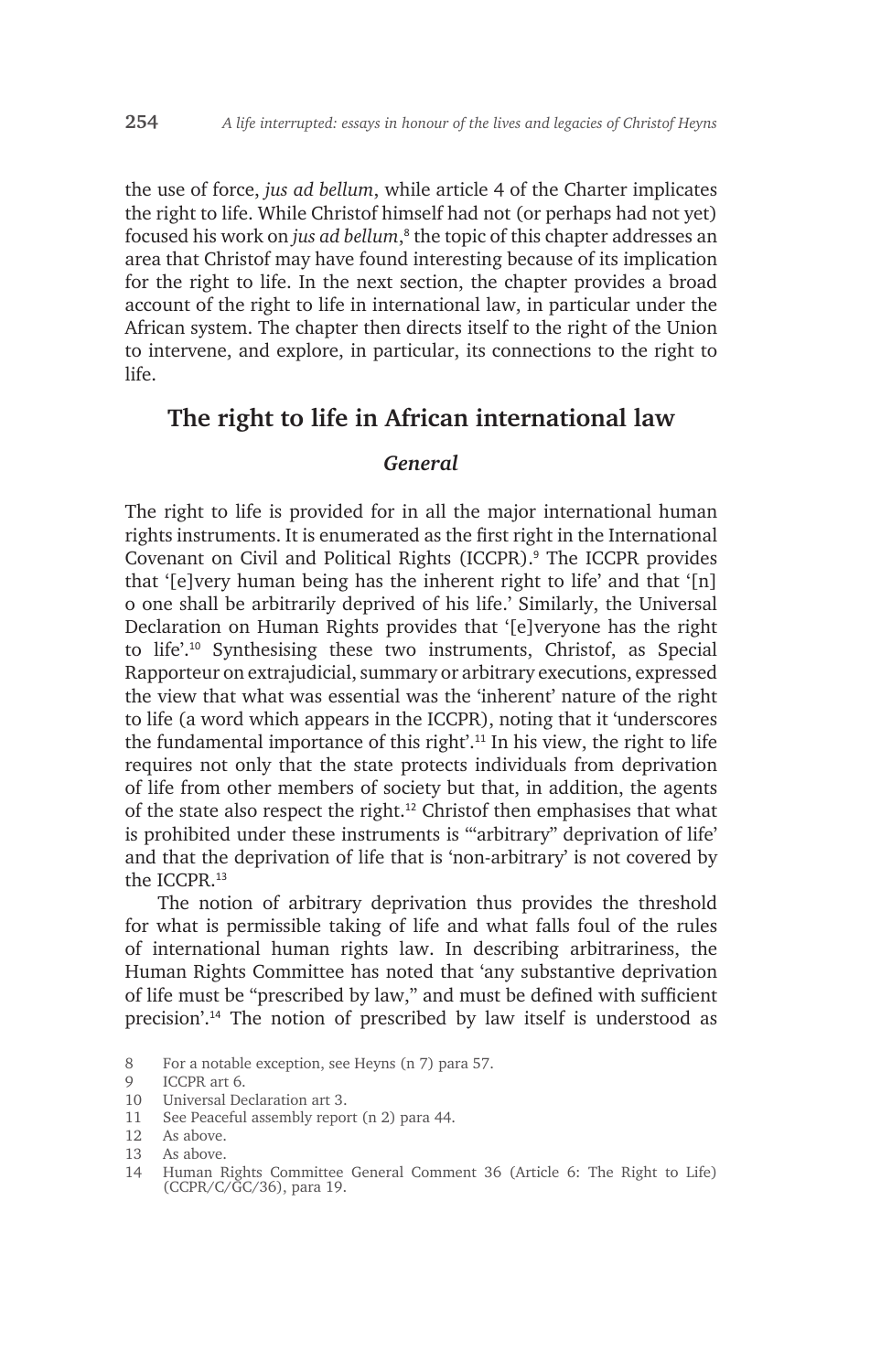including both domestic and international law.15 Christof himself observed that the word 'arbitrary' did not simply mean contrary to law,16 since such a narrow interpretation would deny the protection of any objective content. To this end, General Comment 36 of the Human Rights Committee states that the deprivation of life may 'be authorised by domestic law and still be arbitrary'.17 In particular the General Comment states that the

notion of 'arbitrariness' is not to be fully equated with 'against the law', but must be interpreted more broadly to include elements of inappropriateness, injustice, lack of predictability and due process, as well as elements of reasonableness, necessity and proportionality.<sup>18</sup>

According to Christof, the right to life is the 'fountain from which all human rights spring', observing that its infringement was 'irreversible'.<sup>19</sup> The Human Right Committee has described the rights contained in article 6 of the ICCPR as having attained peremptory status.<sup>20</sup> While the ILC has not included the right to life in its list of peremptory norms, the report of the Special Rapporteur on peremptory norms did identify that right to life, or the right not to be arbitrarily deprived of life, as jus cogens.<sup>21</sup> For this proposition, the report relies on state practice,<sup>22</sup> in the form of domestic court cases and treaty practice in the form of the application of non-derogation clauses to the right to life in human rights treaties,<sup>23</sup> and outputs of regional human rights bodies such as the Inter-American Commission<sup>24</sup>

- 15 As above, para 12.
- 16 Heyns and Probert (n 1) at 49.
- 17 General Comment 36 (n 14) para 12.
- 18 As above.
- 19 Heyns & Probert (n 1) at 46.
- 20 See General Comment 36 (n 14) para 68 ('Reservations with respect the peremptory and non-derogable obligations set out in Article 6 are incompatible with the object and purpose of the Covenant').
- 21 Tladi *Fourth Report* (n 4) para 128.
- 22 *RM v Attorney-General,* Judgment, High Court of Kenya, 1 December 2006, [2006] EKL ('On this, a perusal of the authoritative sources and international jurisprudence reveals that although the applicants are correct in the definition of *jus cogens* as outlined above and its current classifications it has not yet embraced parental responsibility and the rights associated with it. The closest linkage is the right to life and we are not convinced that the challenged section(s) threaten the right to life.') and *Nada (Youssef) v. State Secretariat for Economic Affairs*, Judgment of the Swiss Federal Court of 2007 of 22 April 2008 ('*Allgemein werden zum ius cogens elementare menschenrechte wie das Recht auf Leben* [In general, fundamental human rights such as the right to life become jus cogens]')
- 23 See, for example, ICCPR art 4; European Convention on Human Rights art 15.
- 24 See *Victims of the Tugboat '13 de Marzo' v Cuba,* Case 11.436, Decision of the Inter-American Commission on Human Rights of 16 October 1996, Report 47/96, para. 79 ('Another point that the Inter-American Commission on Human Rights must stress is that the right to life, understood as a basic right of human beings enshrined in the American Declaration and in various international instruments of regional and universal scope, has the status of *jus cogens*. That is, it is a peremptory rule of international law, and, therefore, cannot be derogable. The concept of *jus cogens* is derived from a higher order of norms established in ancient times and which cannot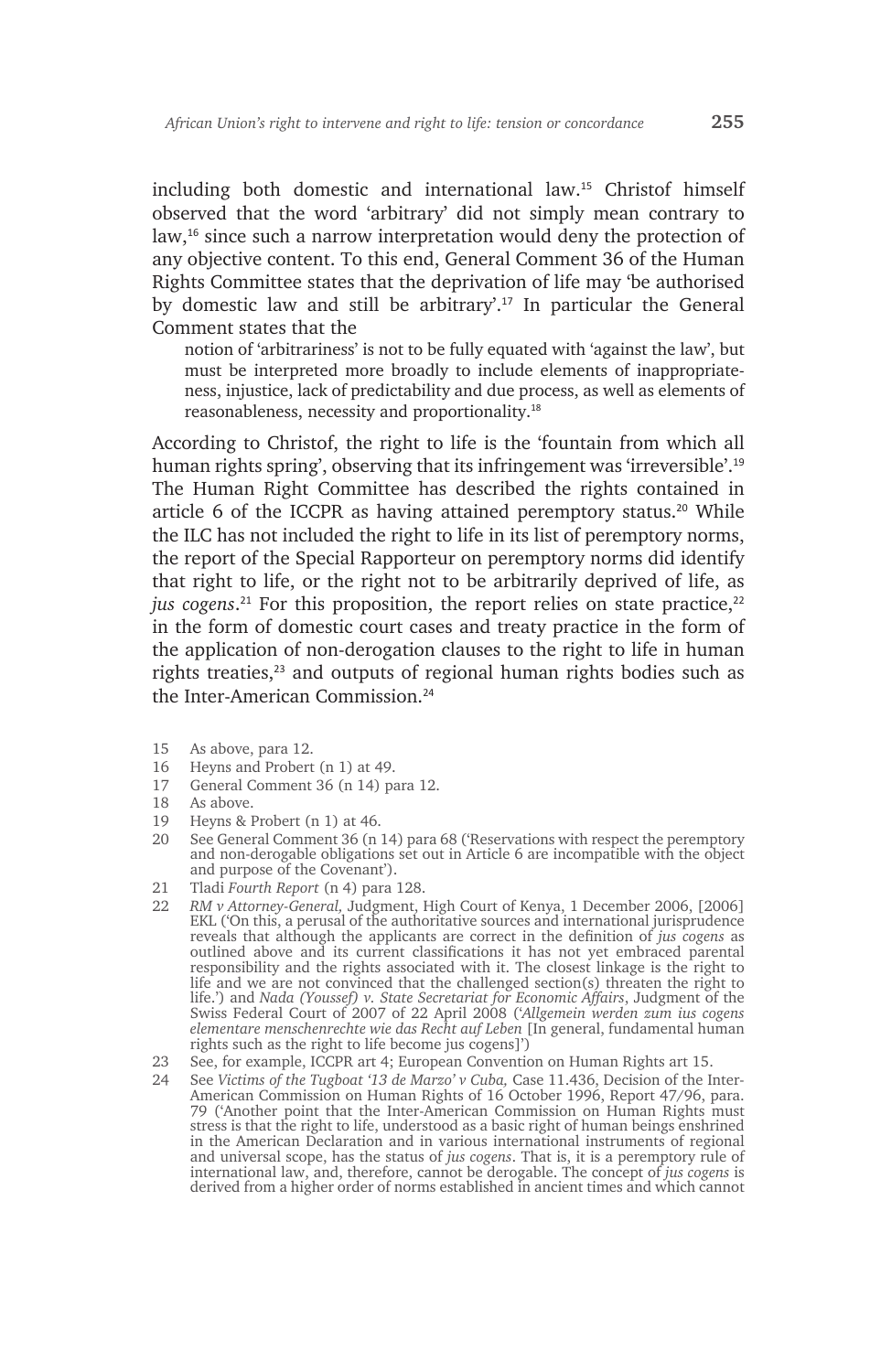#### *The right to life under the African human rights system*

In addition to the global instruments referred to above, the right to life is also provided for in regional human rights treaties, including the European Convention,<sup>25</sup> the American Convention<sup>26</sup> and the Arab Convention.27 The right is also protected in article 4 of the African Charter, which provides as follows:

Human beings are inviolable. Every human being shall be entitled to respect for his life and the integrity of his person. No one may be arbitrarily deprived of this right.

In a number of decisions on individual complaints, the African Commission has described the right to life as the 'fulcrum of all other rights' and as the 'fountain through which other rights flow'.<sup>28</sup> The African Commission has further described the right to life as the 'supreme right of the human being'.29 In particular, for the Commission, the prohibition of arbitrary deprivation of life means that 'the law must strictly control and limit the circumstances in which a person may be deprived of his life'.<sup>30</sup>

In 2015, the African Commission adopted General Comment 3 on the right to life under the African Charter, to which Christof was a significant contributor.<sup>31</sup> While the General Comment is, of course, not binding, it does serve an important guide for the interpretation of Article 4 of the African Charter.<sup>32</sup> According to Heyns and Probert,

be contravened by the laws of man or of nations.)

25 Art 2(1) of the ECHR states: 'Everyone's right to life shall be protected by law'.

- 26 Art 4 of the American Convention on Human Rights: 'Every person has the right to have his life respected. This right shall be protected by law and, in general, from the moment of conception. No one shall be arbitrarily deprived of his life'.
- 27 Art 5(1) of the Arab Charter on Human Rights provides that '[e]very human being has the inherent right to life', while art 5(2) provides that the right to life 'shall be protected by law' and that '[n]o one shall be arbitrarily deprived of his life.'
- 28 See, for example, *Gabriel Shumba v Zimbabwe,* Communication 288/2004, Decision of 2012, para 130. See also *Forum of Conscience v Sierra Leone,* Communication 223/998, Decision of 2000, at para 20 and *Interights and Ditshwanelo v Botswana,*  Communication 319/06, Decision of 2015, para 20.
- 29 *Gabriel Shuma* (n 28) para 130.
- 30 As above.
- 31 See African Commission on Human and Peoples' Rights, General Comment 3 on the African Charter on Human and Peoples' Rights: The Right to Life (Article 4), adopted during the 57th Ordinary Session of the African Commission on Human and Peoples' Rights, 2015. On the acknowledgement of Christof's contribution, see the Preface, by the Chairperson of the Working Group that prepared the Comment ('The African Commission is very grateful for the valuable contribution from members of the Working Group and experts to the text, in particular from Professor Christof Heyns, the UN Special Rapporteur on extrajudicial, summary and arbitrary executions.')
- 32 See para 7 of the Commentary to Draft Conclusion 13 of the Draft Conclusions on Subsequent Agreements and Subsequent Practice in Relation to the Interpretation of Treaties, *Report of the International Law Commission at the Seventieth Session* (2018) (A/73/10). See also *Application of the International Convention on the Elimination of all Forms of Racial Discrimination (Qatar v United Arab Emirates),* Judgment of the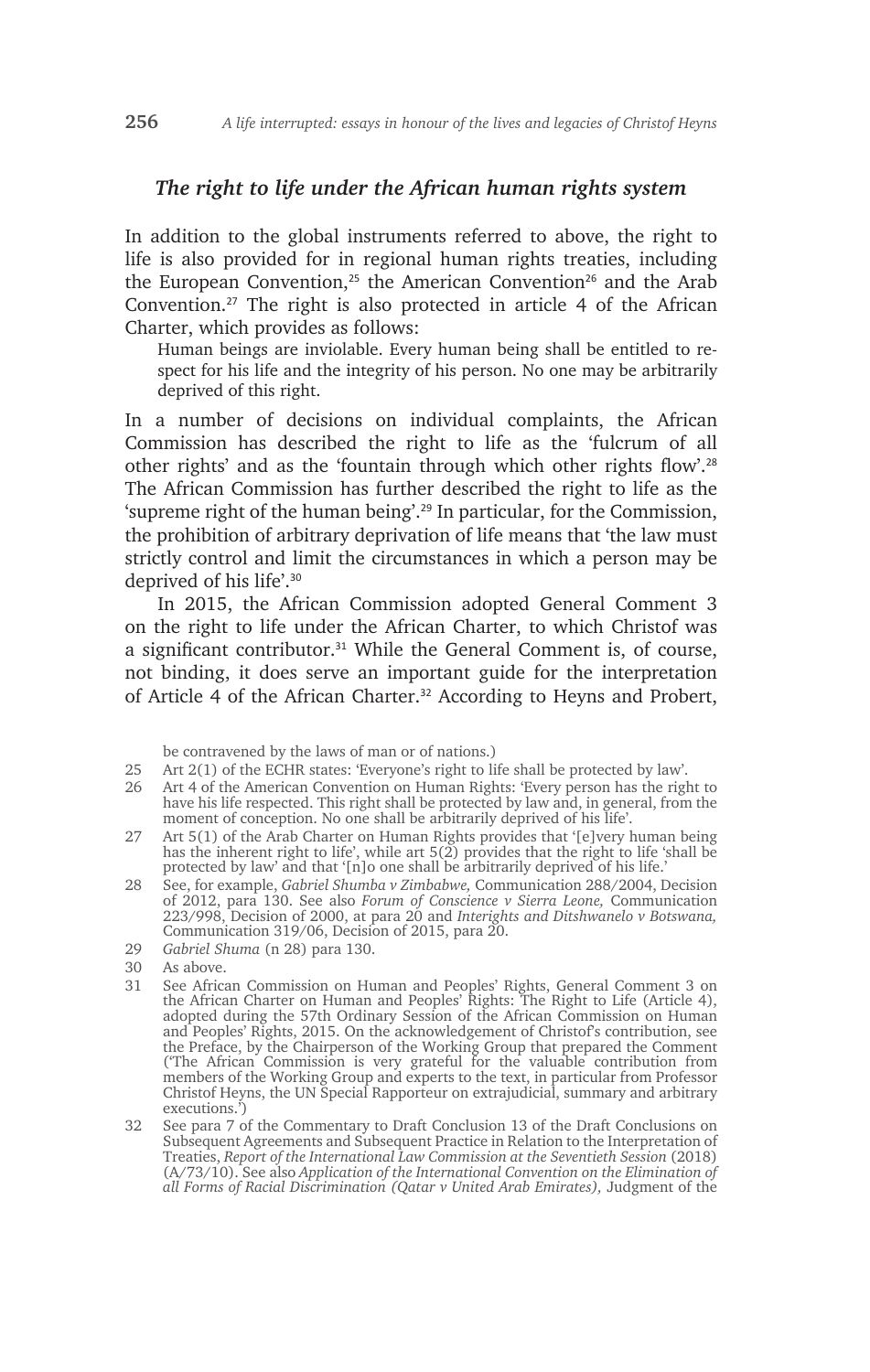general comments are 'official interpretations of legal obligations' and are 'an important part of international human rights law.'33 While the contribution states that the general comments are 'official' and 'part of international human rights law', this does not mean that they are binding. Heyns and Probert do state that the status of general comments 'remains a subject of academic debate'.34 More importantly, they describe these interpretations as 'persuasive', suggesting that the African Commission ought to be seen as 'more persuasive' given the Commission's broad mandate.35 General Comment 3 itself describes its role as being 'designed to guide the interpretation and application of the right to life under the Charter'.36 It is intended to promote 'the coherent application … including [the implementation of the right] at the domestic level'.<sup>37</sup>

The General Comment describes the right not to be arbitrarily deprived of life as 'part of customary international law' and a right that is 'recognised as a *jus cogens* norm, universally binding at all times.'<sup>38</sup> Consistent with consequences for *jus cogens*, <sup>39</sup> the General Comment states that the right to life 'should not be interpreted narrowly' but should be interpreted in such a way as to promote the realisation of other rights in the Charter 'particularly the right to peace.' The emphasis on the right to peace is interesting given that, under the Charter, the right to peace is not, as such, an individual right, but rather a collective right of peoples, nations and states.<sup>40</sup>

Article 4 does not prohibit all deprivations of life. It is only arbitrary deprivation of life that is prohibited. According to the General Comment, a 'deprivation of life is arbitrary if it is impermissible under international

33 Heyns & Probert (n 1) at 47.

- 36 General Comment 3 (n 31) para 1.
- As above.
- 38 General Comment 3 (n 31) para 5.
- 39 See Draft Conclusion 20 of the ILC Draft Conclusions on Peremptory Norms of General International Law, *Report of the International Law Commission at the Seventy-First Session* (A/74/10) ('Where it appears that there may be a conflict between a peremptory norm of general international law (*jus cogens*) and another rule of international law, the latter is, as far as possible, to be interpreted and applied so as to be consistent with the former'). The corollary of this interpretative rule is that *jus cogens* norms have to be given their full effect including through a generous interpretation.
- 40 See art 23(1) of the African Charter on Human and Peoples' Rights which provides that all 'peoples shall have the right to national and international peace and security', noting that the principles of solidarity and friendly relations are to govern 'relations between States.' In this context, art 23(2) recalls states shall ensure that their 'territories shall not be used as bases for subversive or terrorist activities against the people of any other State party'.

International Court of Justice of 4 February 2021, para at 101, in which the Court recalled that under its jurisprudence, it ascribes 'great weight' to interpretations of expert bodies but that it was 'in no way' bound by such interpretations.

<sup>34</sup> As above.

<sup>35</sup> As above.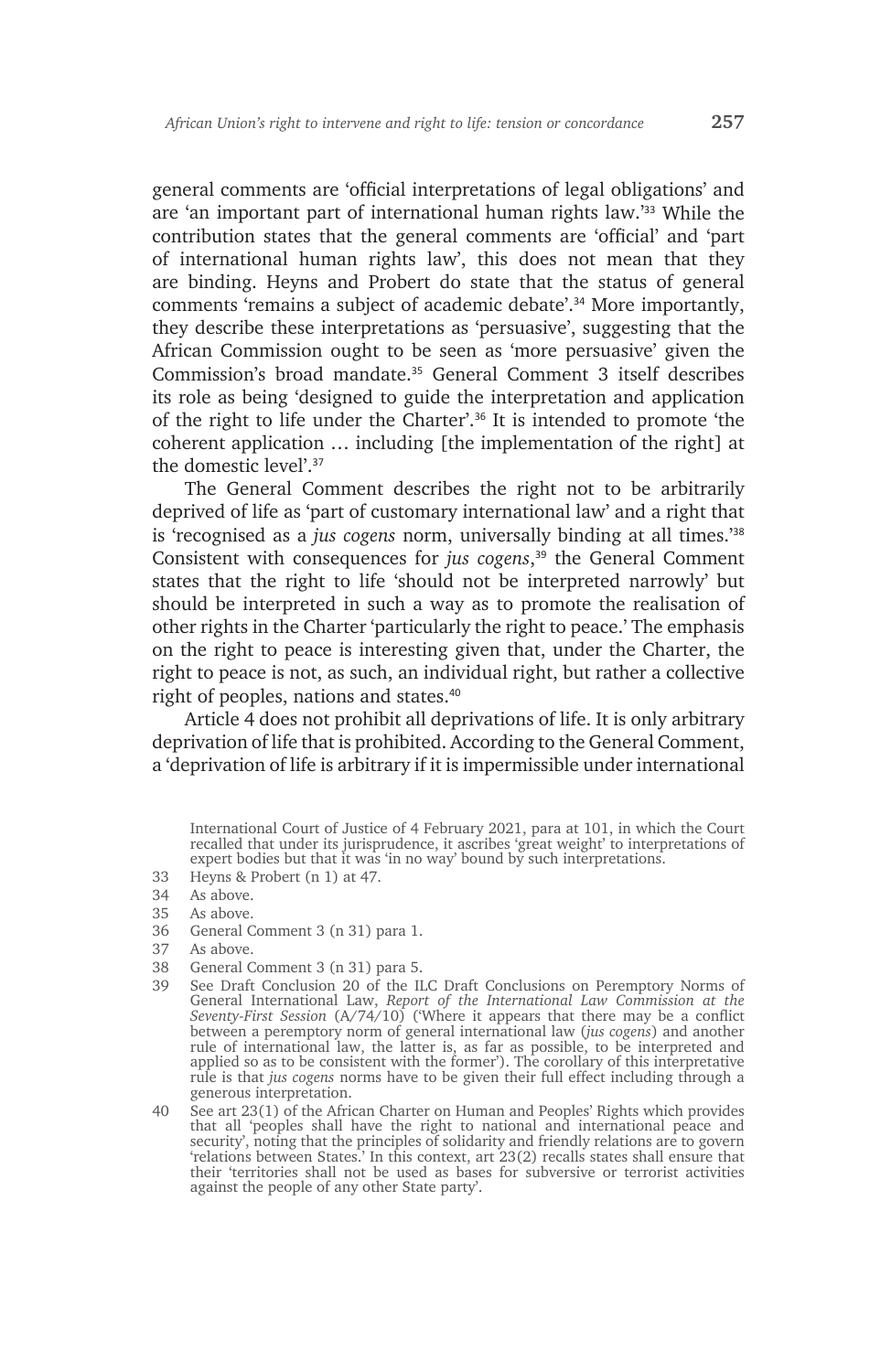law, or under more protective domestic law provisions'.<sup>41</sup> This standard, by laying emphasis on 'international law' rather than domestic, provides a more objective test for arbitrariness, precluding the possibility of viewing 'arbitrariness' as based on the discretion of domestic law. Domestic law, under the standard put forward by the Commission, is relevant only if it provides greater protection than international law. In addition to providing a more objective standard, by basing the test for arbitrariness on consistency with international law, the test also permits a more evolutive standard which can shift as the standards of international law continue to evolve. More concretely, the General Comment states that 'considerations such as appropriateness, justice … [and] reasonableness ...' are relevant for determining proportionality.<sup>42</sup>

The obligations of states under article 4 of the Charter include to 'take steps to prevent arbitrary deprivation of life'.43 The General Comment is, for the most part, directed at the use of force under domestic law. While the General Comment does address the use of force under international humanitarian law,<sup>44</sup> it does not address, at least not directly, *jus ad bellum*, which is the subject of article 4(h) of the Constitutive Act of the African Union. This intersection, the right to life under article 4 of the African Charter and *jus ad bellum* in the form of article 4(h) of the Constitutive Act, is explored in the next section, both in terms of concordance and tension.

# **The right to life and the right (of the Union) to intervene**

#### *The concordance*

The first point of concordance between the right to life and the right of the AU to intervene under article 4(h) is that, like the right to life, the acts for which the AU has the right to intervene, namely, crimes against humanity, genocide and war crimes, all have *jus cogens* status.45 The acceptance and recognition of the prohibition of genocide, for example, as *jus cogens* was first implicitly acknowledged by the International Court of Justice (ICJ) in its advisory opinion on *Reservations to the Convention on the Prevention and Punishment of Genocide*. <sup>46</sup> The Court, relying

41 General Comment (n 31) para 12.

- 43 General Comment (n 31) para 7.
- 44 General Comment (n 31) paras 32 to 35.
- 45 See for a more detailed discussion of the *jus cogens* status of crimes against humanity, war crimes and genocide than is possible here see Dire Tladi *Fourth* Report (n 4), at paras 78-83 (prohibition of genocide), paras 84-90 (crimes against humanity) and 116-121 (war crimes).
- 46 *Reservations to the Convention on the Prevention and Punishment of the Crime of*

<sup>42</sup> As above.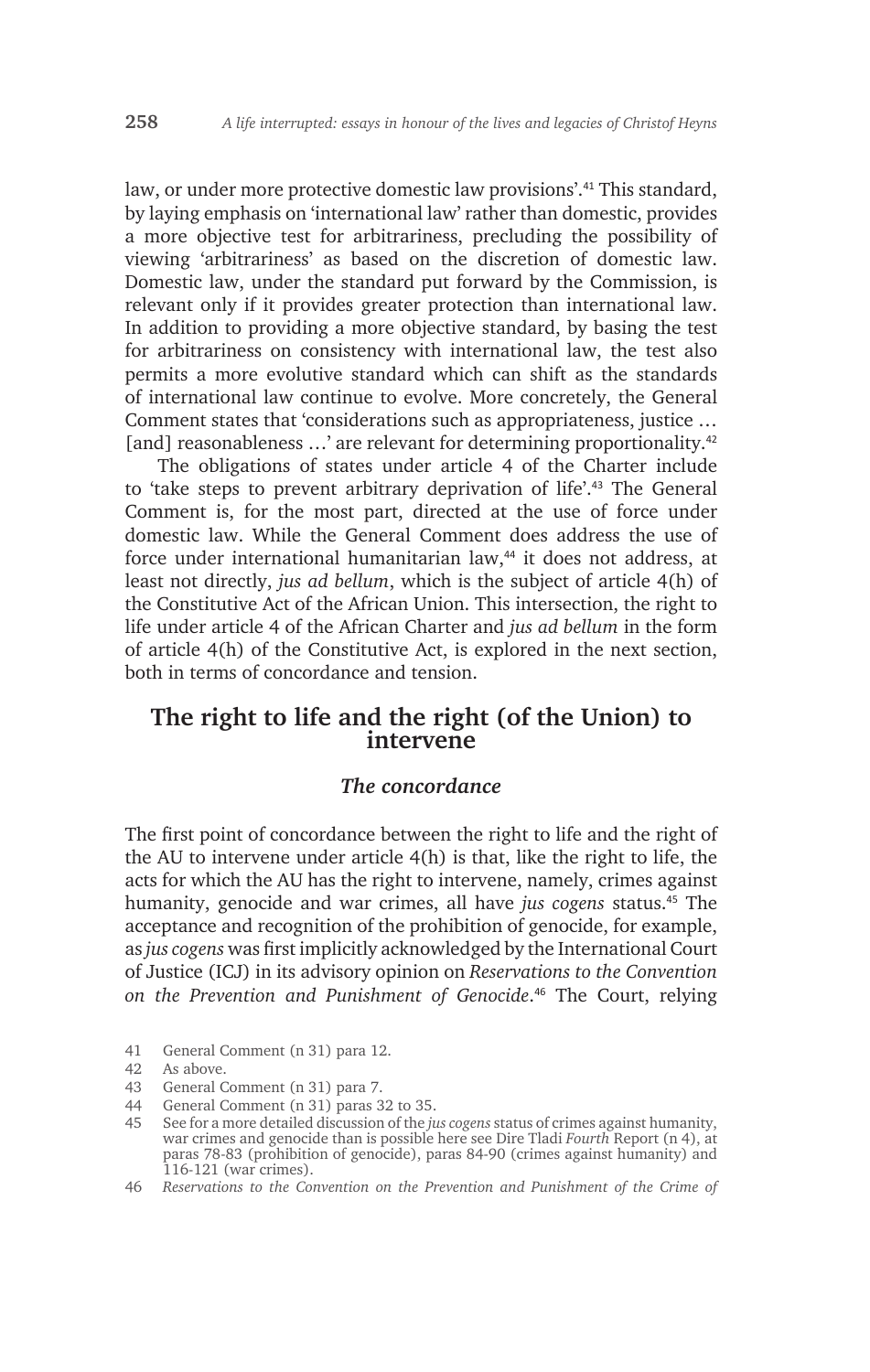on that advisory opinion, later explicitly described the prohibition of genocide as *jus cogens*. <sup>47</sup> It is unsurprising that the prohibition of genocide has been constant in the list of norms of recognised by the ILC as possessing the character of *jus cogens*. 48

In addition to recognising the peremptory character of crimes against humanity in the Draft Conclusions on Peremptory Norms,<sup>49</sup> the ILC has also recognised the peremptory character of the prohibition of crimes against humanity in the Articles on the Prevention and Punishment of Crimes against Humanity.50 The prohibition has also been recognised in the jurisprudence of the ad hoc tribunals and in domestic jurisprudence as *jus cogens*. <sup>51</sup> With respect to the prohibition of war crimes, there is admittedly some divergence of views as to what elements of war crimes constitute *jus cogens*. It may, for example, be argued that only the 'grave breaches' under the Geneva Conventions constitute *jus cogens*, or, that any violation of international humanitarian law constitutes *jus cogens*. Notwithstanding this divergence of views, there is generally acceptance that some core of 'war crimes' constitutes *jus cogens*. In this respect, the ICJ described 'many rules of international humanitarian law applicable to armed conflict' as being 'so fundamental to the respect of the human person and the "elementary considerations of humanity" …[that] they constitute intransgressible principles of international law'.<sup>52</sup>

The concordance between the right to life in article 4 of the African Charter and the right of the Union to intervene in members states under article 4(h) of the Constitutive Act also underlies the objective of both provisions. Article 4(h) of the Constitutive Act provides for

the right of the Union to intervene in a member state pursuant to a decision of the Assembly in respect of grave circumstances, namely: war crimes, genocide and crimes against humanity.

*Genocide, A*dvisory Opinion, *ICJ Reports* 1951, p.15, at 23, where the Court described the prohibition of genocide in the following words: '"a crime under international law" involving a denial of the right to existence of entire human groups, a denial which shocks the conscience of the mankind and results in great losses to humanity, and which is contrary to moral law and to the spirit and aims of the United Nations ... the principles underlying the Convention are principles which are recognised as a civilised nations as binding on States, even without any conventional obligation ..'

<sup>47</sup> See, for example, A*pplication of the Convention on the Prevention and Punishment of the Crime of Genocide (Croatia v Serbia),* Judgment, *ICJ Reports* 2015, p.3 at para 87

<sup>48</sup> See, for example, Draft Conclusion 23 and Annex of the Draft Conclusions on Peremptory Norms (n 39).

<sup>49</sup> As above.

<sup>50</sup> See Preamble, 2019 Articles on the Prevention and Punishment of the Crimes against Humanity, *Report of the International Law Commission,* Seventy-first Session  $(A/74/10)$ .

<sup>51</sup> See, e.g. *Prosecutor v Zoran Kupreškić,* Judgment of the Trial Chamber of the International Criminal Tribunal for the Former Yugoslavia, IT-95-16-T, para 520.

<sup>52</sup> *Legality of the Threat or Use of Nuclear Weapons,* Advisory Opinion, *ICJ Reports*  1996, p. 226, at para 79.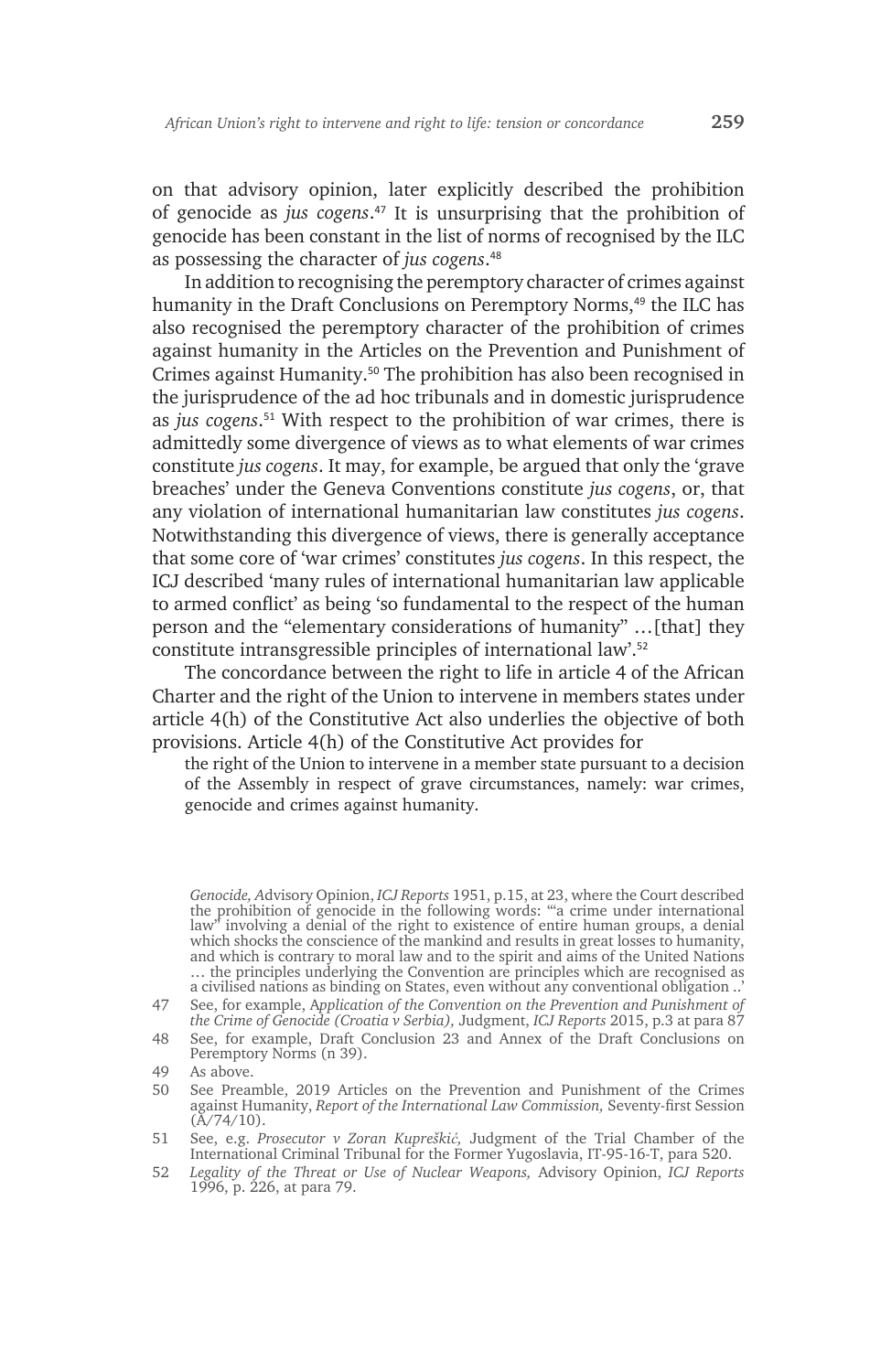The Constitutive Act makes plain the centrality of human rights in general, and the right to life in particular. Article 3 of the Constitutive Act includes, as an objective of the Union, the promotion and protection of 'human and peoples' rights 'in accordance with the African Charter … and other relevant human rights instruments.'53 It also provides that in the pursuit of its objectives, the AU should function in accordance with a number of principles including the 'respect for ... human rights',<sup>54</sup> and the 'respect for the sanctity of human life'.55 The 'grave circumstances' identified in article 4(h) of the Constitutive Act all implicate threats to life.

The definition of 'genocide', for example, consists of 'acts committed with intent to destroy, in whole or in part, a national, ethnical, racial or religious group' and include 'the killing members of the group' and 'deliberately inflicting on the group conditions of life calculated to bring about its physical destruction in whole'.<sup>56</sup> The act of genocide has the potential to deny not only individuals of their right to life, but 'entire human groups'.<sup>57</sup> Werle and Jessberger describe the various episodes of genocide, what they call 'systematic annihilation of entire groups of people', and the loss of life resulting from those episodes.<sup>58</sup>

Similarly, crimes against humanity often involve loss of life and very often on a massive scale. The Rome Statute defines 'crimes against humanity' as acts committed 'as part of a widespread or systematic attack directed against any civilian population'.59 The particular acts constituting crimes against humanity when meeting the threshold just mentioned, include murder, extermination, persecution, torture, and other inhumane acts, $60$  all of which are acts which either result in the loss of life, or constitute a threat to life. This definition is, in the main, reproduced in the International Law Commission's Draft Articles on the Prevention and Punishment of the Crimes against Humanity.<sup>61</sup> Werle

- 53 See AU Constitutive Act art 3(h).<br>54 AU Constitutive Act art 4(m).
- AU Constitutive Act art 4(m).
- 55 AU Constitutive Act art 4(o).
- 56 See art II of the 1948 Convention on the Prevention and Punishment of the Crime of Genocide. See also art 7 of the 1998 Rome Statute of the International Criminal Court.
- 57 *Reservations to the Convention on the Prevention and Punishment of the Crime of Genocide* (above note 46), at 23 ('The origins of the Convention show that it was the intention of the United Nations to condemn and punish genocide as "a crime under international law" involving a denial of the right of existence of entire human groups'). See also A*pplication of the Convention on the Prevention and Punishment of the Crime of Genocide* (n 47) at para 63, emphasising the intent to physically destroy a group, in part or in whole. See Dugard and others (n 6) 252.
- 58 G Werle & l Jessberger *Principles of international criminal law* (OUP 2014) at 289-291.
- 59 See art 7(1) of the Rome Statute (n 56).

<sup>60</sup> As above.<br>61 Draft art

<sup>61</sup> Draft art 2 of the 2019 Articles on the Prevention and Punishment of the Crimes against Humanity, *Report of the International Law Commission,* Seventy-first Session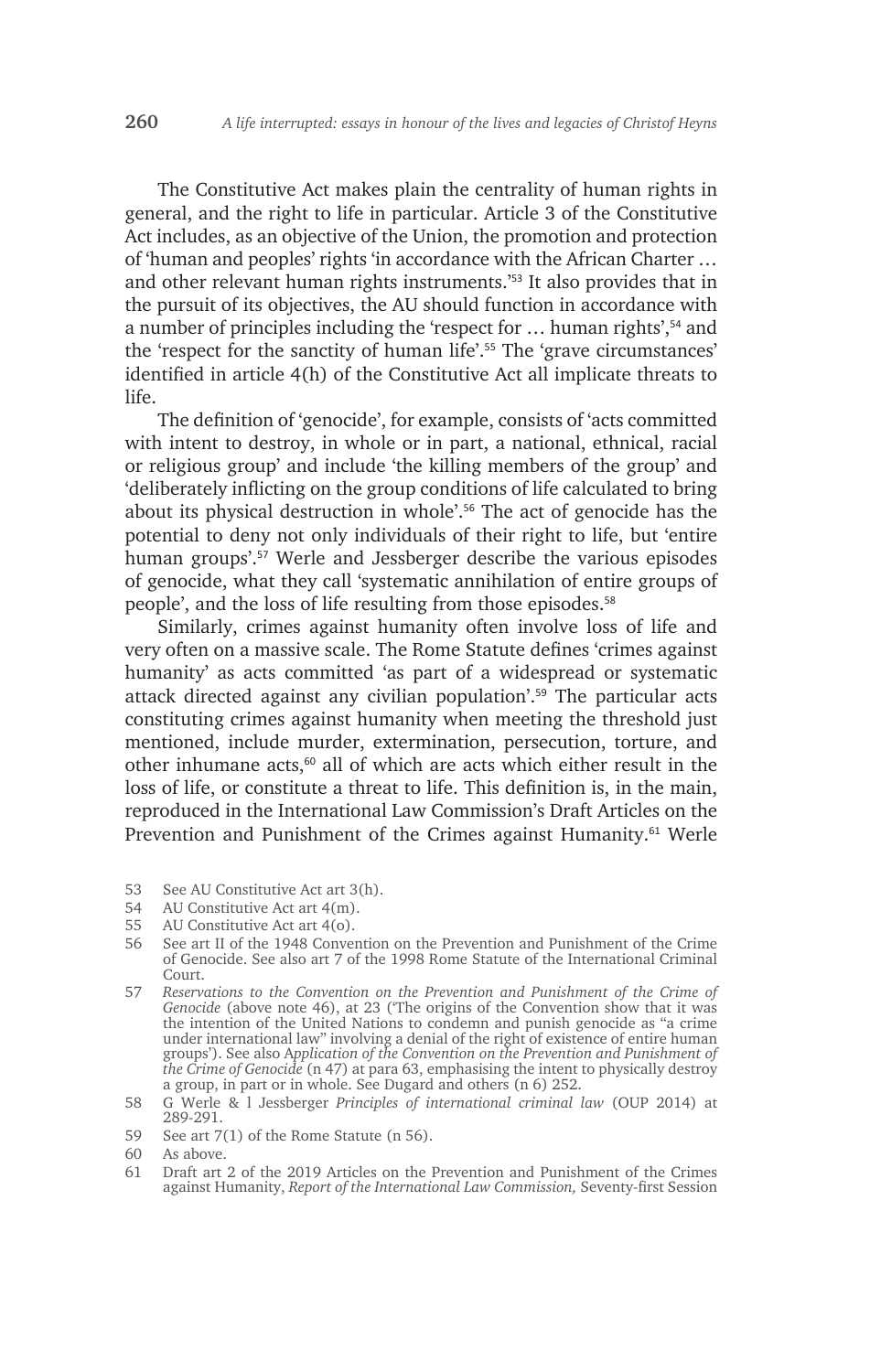and Jessberger consider that the two acts most clearly and definitively connected with the loss of life, namely, killing and extermination, are the most 'serious cases' of crimes against humanity.<sup>62</sup> Moreover, they point out that crimes against humanity 'target fundamental human rights, in particular life'.<sup>63</sup>

The same pattern is true for war crimes – the third basis for intervention under article 4(h) of the AU Constitutive Act. The various categories of war crimes, as defined under the Rome Statute, have a clear connection with the taking or threatening of life.<sup>64</sup> For example, in respect of 'grave breaches of the Geneva Conventions',<sup>65</sup> particular acts that constitute the taking or threat of life include wilful killing, torture or inhuman treatment and wilfully causing great suffering, or serious injury.<sup>66</sup> Under the category 'other serious violations of the laws and customs applicable in international armed conflict',<sup>67</sup> particular acts that are identified as involving the taking of or threat to life include intentionally directing attacks against the civilian population, intentionally directing attacks against personnel involved in humanitarian assistance or peacekeeping missions and intentionally launching attacks in the knowledge that such attacks will cause incidental loss of life to civilians and the killing or wounding of combatants having laid down their arms.<sup>68</sup> The Statute also identifies particular gases and weapons the use of which constitute war crimes.<sup>69</sup> As with crimes against humanity, the protected rights in the prohibition of war crimes include the right to life and bodily integrity.<sup>70</sup>

Finally, it is worth recalling that the duty on states in respect of the right to life is not only for the state itself not to take life arbitrarily but also to take steps to prevent the arbitrary deprivation of life.<sup>71</sup> This refers primarily to steps that a state must take within its own territory.<sup>72</sup> Nonetheless, there is no *a priori* reason why this cannot apply to the prevention of arbitrary deprivation of life abroad *when the steps in question are taken collectively under legitimate multilateral action.*

 $(A/74/10)$ .

- 62 Werle & Jessberger (n 58) at 238.
- 63 Werle & Jessberger (n 58) at 333.
- 64 See art 8 of the Rome Statute.
- 65 Art 8(2)(a) of the Rome Statute.
- 66 As above.
- 67 Art 8(2)(b) of the Rome Statute.
- 68 As above.
- 69 As above.
- 70 Werle & Jessberger (n 58) at 409.
- 71 General Comment 3 (n 31) para 7.
- 72 In this respect, Heyns & Probert (n 1), at 66, in describing the duty to prevent, argue that this duty requires States to take measures 'within their territory or other areas under their control'.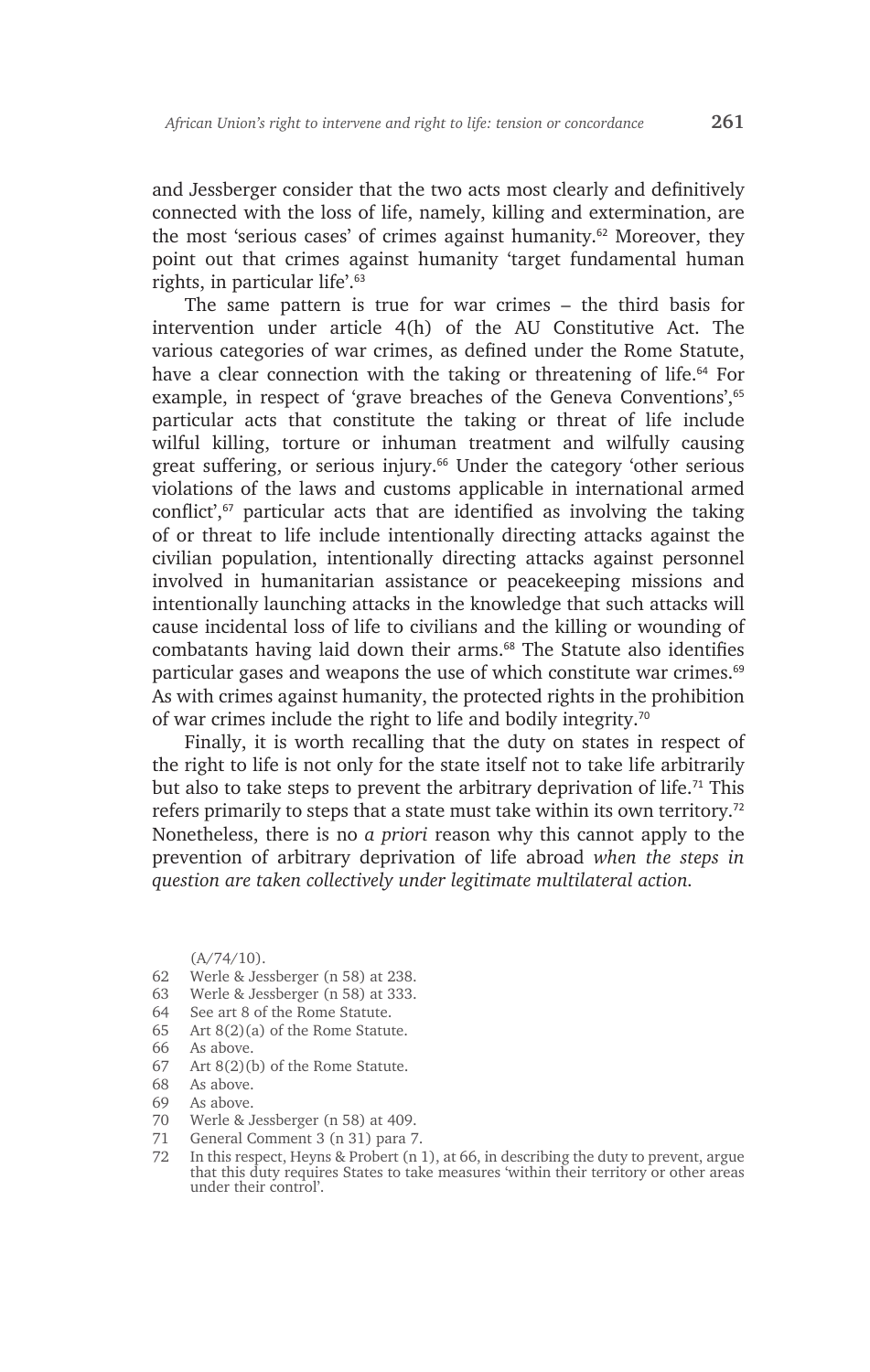#### *Tension*

While there is some obvious concordance between the right to life in article 4 of the African Charter and the right of the Union to intervene in response to acts of genocide, crimes against humanity and war crimes, there are also areas of tension. At the outset, even before the areas of tension are described, it is worth pointing out that these two provisions operate in two different areas of international law. While article 4 of the African Charter operates in the area of international human rights law, article 4(h) of the AU Constitutive Act falls squarely within *jus ad bellum.* The intersection between international human rights, including the right to life, and international humanitarian law has certainly been considered, including in Christof's work.73 Yet, the intersection between international human rights law and the *jus ad bellum,* unlike the *jus in bello*, has not been a major focus of consideration.<sup>74</sup> Moreover, it may be argued that there is no intersection between the two areas, since the duty to prevent the arbitrary deprivation of life might be seen as territorially bound. In this respect, Heyns and Probert have noted that while the right to life implies not only 'the duty to refrain from' arbitrarily taking life but also the duty 'to protect [life]' through various measures, these measures relate to guaranteeing 'that the right to life is respected within their territory or other areas under their control'.<sup>75</sup> Yet, this quotation from Heyns and Probert does not mean, or need not necessarily mean, that extraterritorial action to prevent the loss of life is always prohibited. It really only means that the right to life does not create *the obligation to act extraterritorially*. Whether states are *permitted* to act to prevent the arbitrary deprivation of life is dependent on other considerations.

Against this background, a tension between the right to life and the right of the Union to intervene forcibly is that the right to intervene militarily might itself lead to the loss of life, not only of the those guilty of war crimes, crimes against humanity and genocide, but also of innocent people caught up in the crossfire. Of course, in these circumstances, the principles of proportionality under the rules of international humanitarian law can serve to mitigate the loss of innocent life in the event that intervention does take place.<sup>76</sup> Thus, once a decision to intervene under article 4(h) of the Constitutive Act (or for that matter under any rule of international law permitting intervention)

74 Exceptionally, see Heyns (n 7) at para 57-62.

<sup>73</sup> See Christof Heyns, *Report of the Special Rapporteur on extrajudicial, summary or arbitrary executions,* (2012) (A/HRC/20/22), at paras 65-70. See also Heyns & Probert (n 1) at 63-66.

<sup>75</sup> Heyns & Probert (n 1) at 66.

<sup>76</sup> See J Dugard *Confronting apartheid: a personal history of South Africa, Namibia and Palestine* (Jacana, 2018) at 204.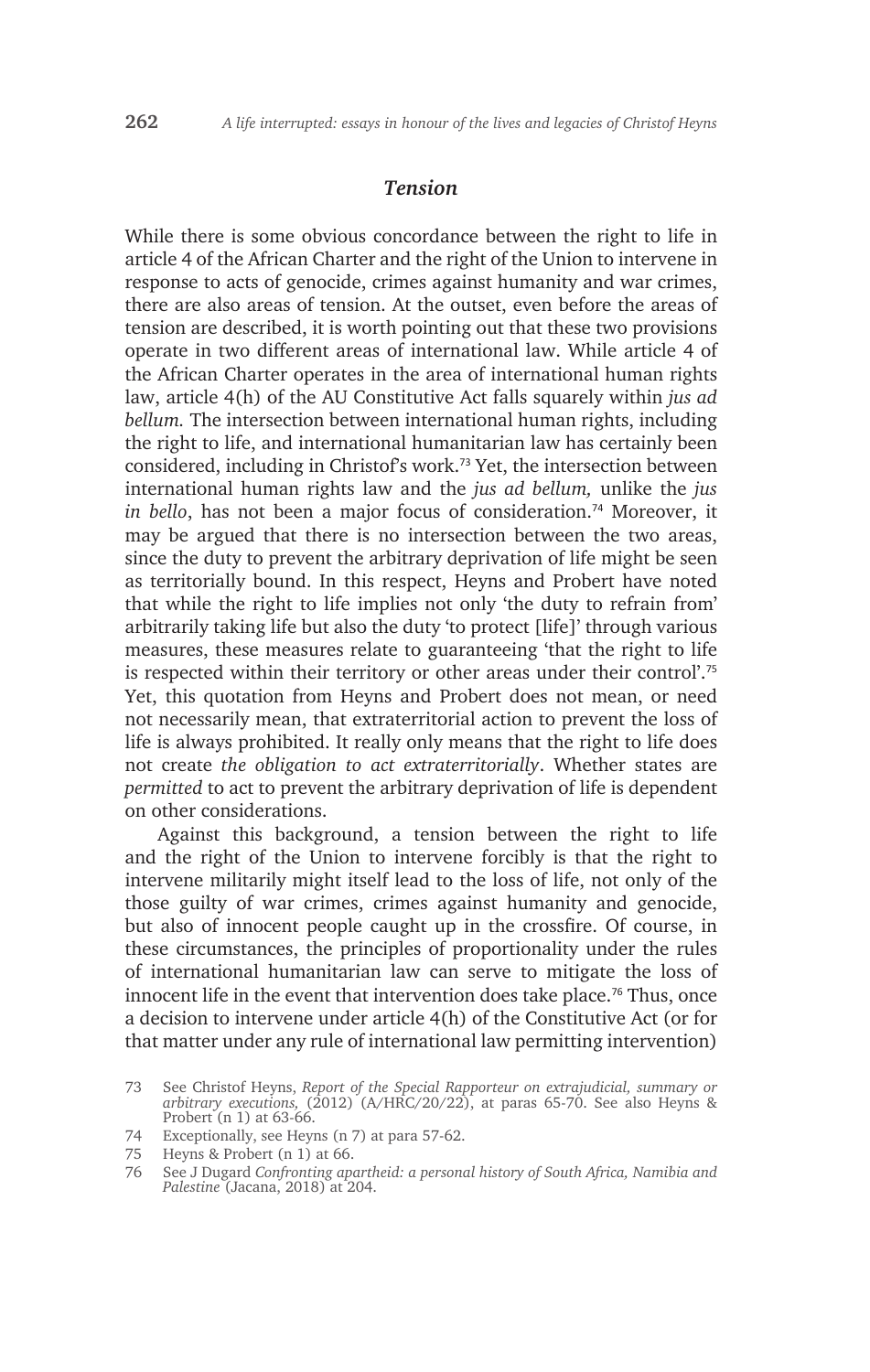and 'foreseeably inflicting excessive incidental casualties' would be contrary to the law of armed conflict and thus unlawful.<sup>77</sup> Thus, the rules of international humanitarian law, while not enough to prevent innocent loss of life, would serve to minimise it.

While the rules of international humanitarian law can address the conduct of hostilities, they cannot address the question whether the intervention itself – the decision to intervene – is lawful. As described above, arbitrariness as the standard for the lawfulness or not of the deprivation of life, is to be assessed on the basis of, among other factors, whether the deprivation is consistent with law.78 This includes not only domestic law, but also international law.79 This means that, if an intervention undertaken pursuant to article 4(h) of the AU Constitutive Act is prohibited under international law, then any deprivation of life resulting from that intervention would be arbitrary and, as a consequence, a breach of the right to life. This constitutes, perhaps, the main area of tension between article 4 of the African Charter and article 4(h) of the AU Constitutive Act.

Different views have been expressed about the consistency with international law of article 4(h) of the Constitutive Act and, in particular, the consistency of any act of intervention undertaken thereunder with the prohibition on the use of force.<sup>80</sup> As with the right to life and the prohibition of the acts referred to in article 4(h) as forming the basis of the right of the Union to intervene, the prohibition on the use of force is *jus cogens*, <sup>81</sup> making the question of the intersection between article 4 of the African Charter and article 4(h) of the AU Constitutive Act all the more intriguing. Of course, the right to intervene under article 4(h) is, itself, not *jus cogens*. It is therefore apposite to ponder its lawfulness under international law.

As mentioned above, there are different views on the consistency with international law of article 4(h) of the Constitutive Act. At one end of the spectrum, there is a view that any action pursuant to article 4(h) which is not endorsed or approved by the UN Security Council falls foul of the prohibition on the use of force and would be thus be unlawful and a violation of *jus cogens*. Any resulting loss of life would consequently amount to arbitrary deprivation of life and thus would

<sup>77</sup> Dugard (n 76) at 64.<br>78 See General Commer

See General Comment 3 (n 31) para 12.

<sup>79</sup> As above.

<sup>80</sup> For a comparison of different views see T Maluwa 'African state practice and the formation of some peremptory norms of general international law' in D Tladi (ed) *Peremptory norms of general international law* (jus cogens): *disquisitions and disputations* (Brill, 2021) 291-299 and O Corten & V Koutroulis 'The *jus cogens*  status of the prohibition on the use of force: what is its scope and why does it matter?' in D Tladi (ed) *Peremptory norms of general international law* (*jus cogens*): *disquisitions and disputations* (Brill, 2021) 646-651.

<sup>81</sup> See Tladi *Fourth Report* (n 4) paras 62-68.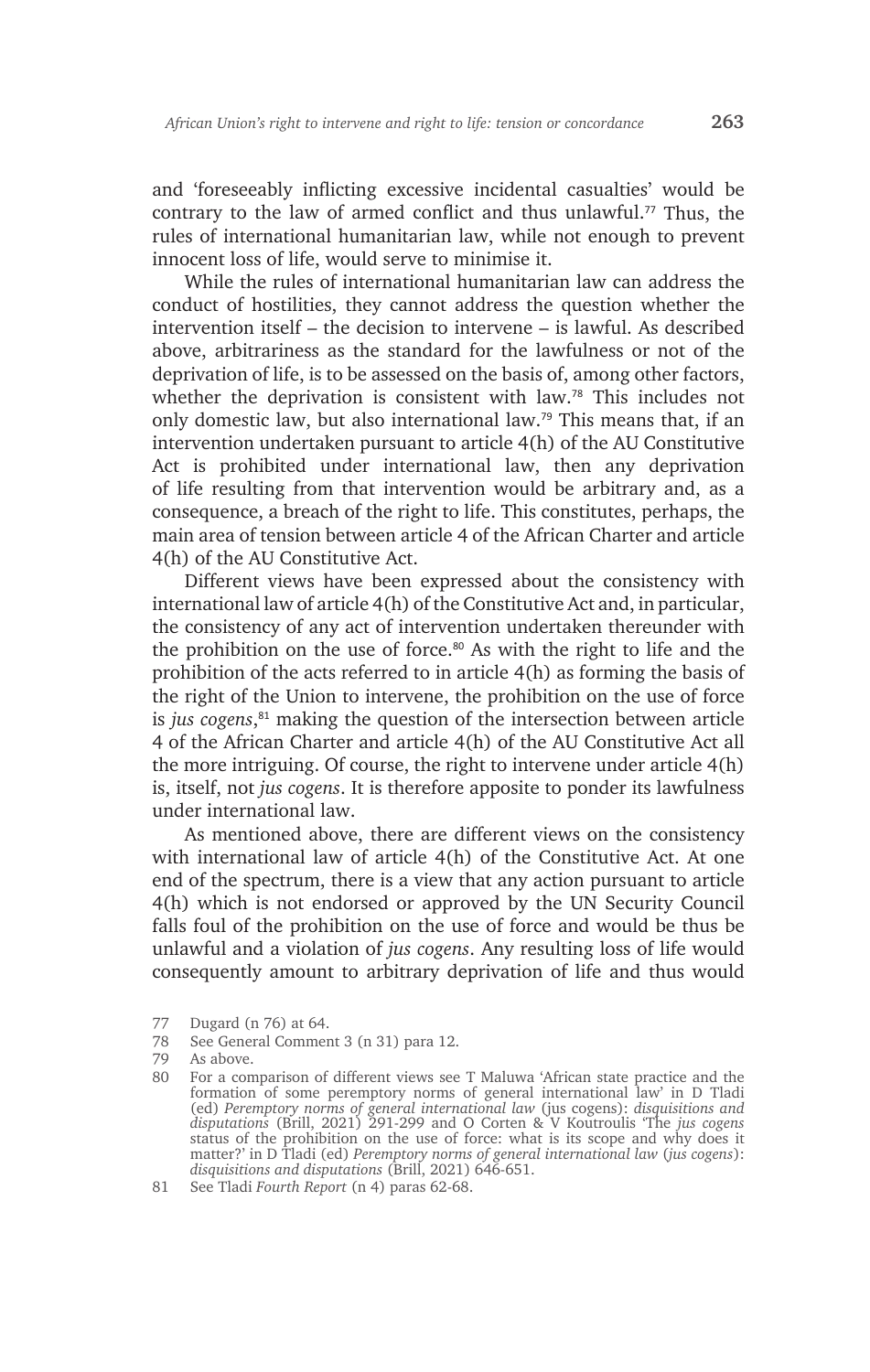be breach of international law. This perspective is based on a strict reading of the law of the Charter on the prohibition of the use of force which foresees only two exceptions to the prohibition, namely selfdefence and authorisation of the UN Security Council. At the other end of the spectrum, intervention under article 4(h) may be seen as a new exception to the prohibition on the use of force or even an evolution of existing exceptions, whether through evolutive interpretation of the Charter or evolution of state practice and *opinio juris.* 

A possible (middle of the road) view is that intervention under article 4(h) is permissible under the law of the Charter on the basis of Security Council endorsement of such intervention *but that in the absence of an affirmative decision to the contrary,* the Council *is deemed* to have endorsed any action under article 4(h) if duly authorised by the AU Assembly. This alternative view would be dependent on the interpretation of article 53 of the Charter, which provides that the 'no enforcement action shall be taken under regional arrangements or by regional agencies without the authorisation of the Security Council'.<sup>82</sup> The phrase 'without the authorisation of the Security Council' would seem to imply the necessity of a positive decision by the Council before any action under article 4(h) could be undertaken. Nonetheless, it is not inconceivable, if there is sufficient practice (and acceptance of that practice) for that language to be read as permitting intervention in the absence of an affirmative decision to the contrary. After all, under the language of the Charter abstention by a permanent member should be read as a veto, $83$  yet due to practice and the acceptance of that practice, abstentions do not prevent the adoption of resolutions.<sup>84</sup> Given that the rule in question in the current case – the prohibition on the use of force – is *jus cogens*, it would be necessary, in addition to showing the consistent practice accepting the intervention without an affirmative endorsement, that the rule emanating from that practice is

82 Art 53(1) of the UN Charter.

<sup>83</sup> Art 27(3) of the Charter provides as follows: 'Decisions of the Security Council ... shall be made by an affirmative vote of nine members *including the concurring votes of the permanent member* ' (emphasis added).

<sup>84</sup> *Legal Consequences for States of the African Continued Presence of South Africa in Namibia (South West Africa) Notwithstanding Security Council Resolution 276 (1970),* Advisory Opinion, *ICJ Reports 1*971, p.16, at para 22, responding to South Africa's argument that UN Security Council resolution was improperly adopted because France and the United Kingdom had abstained from the vote: 'However, the proceedings of the Security Council extending over a long period time supply abundant evidence that presidential rulings and the positions taken by members of the Council, in particular its permanent members, have consistently and uniformly interpreted the practice of voluntary abstention by a permanent member as not constituting a bar to the adoption of resolutions … This procedure followed by the Security Council, which has continued unchanged … has been generally accepted by Members of the United Nations and evidences a general practice of that Organisation'.